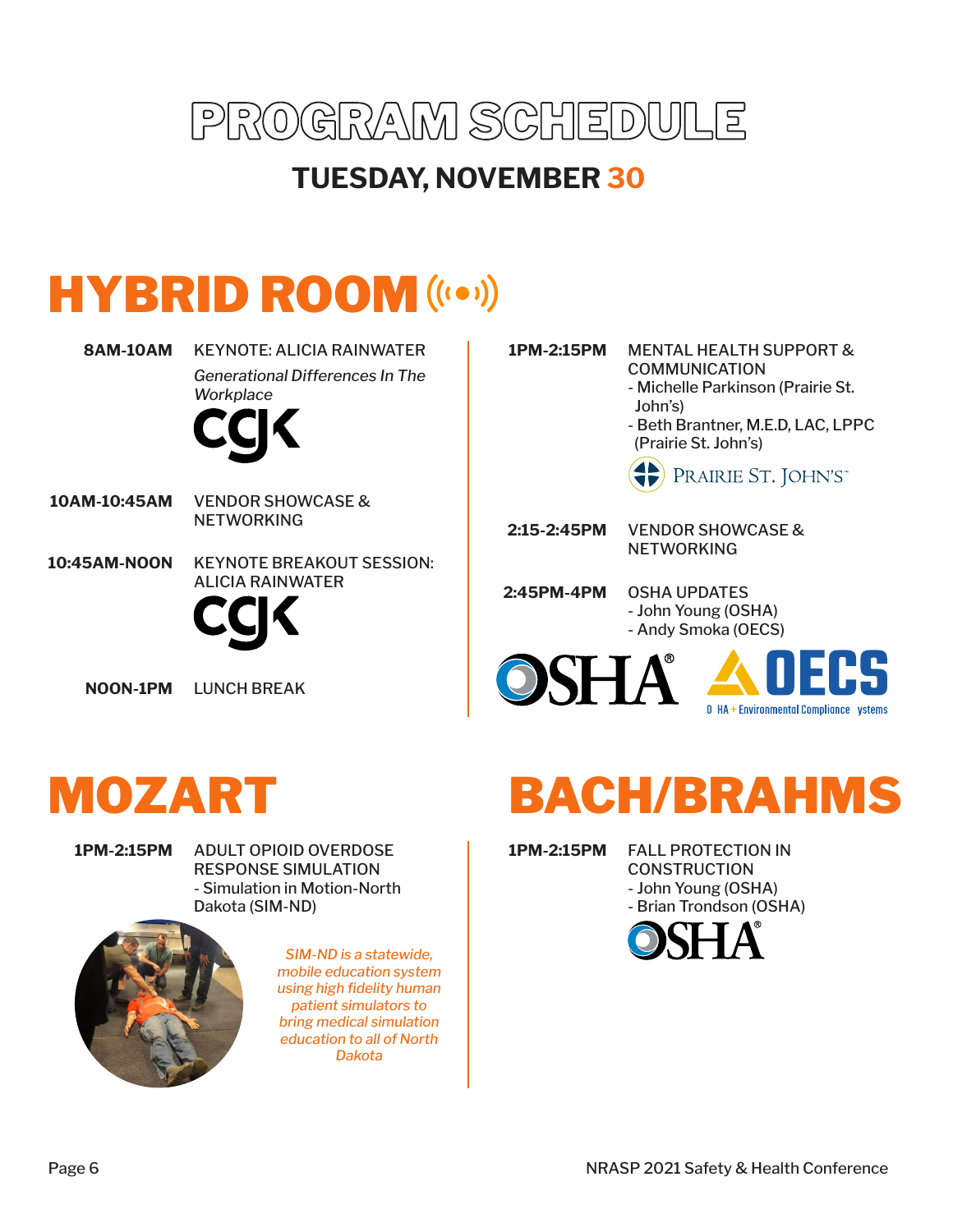

### **WEDNESDAY, DECEMBER 1**

# HYBRID ROOM (((e))



**1PM-2:15PM** MARIJUANA LEGALIZATION - Dr. David Saxon (OccMed) **OCCMED SANFORD** 

**HEALTH** 

VENDOR SHOWCASE & **NETWORKING 2:15-2:45PM**

**2:45PM-4PM** WORKER'S COMPENSATION **CONCERNS** - Jeffrey Larson (KA Insurance)

### BACH/BRAHMS

**1PM-2:15PM** FOCUS 4 IN CONSTRUCTION (PART 1) -Cody Hedberg (OECS) -Andy Smoka (OECS)



FOCUS 4 IN CONSTRUCTION (PART 2) -Cody Hedberg (OECS) **2:15-2:45PM**

-Andy Smoka (OECS)